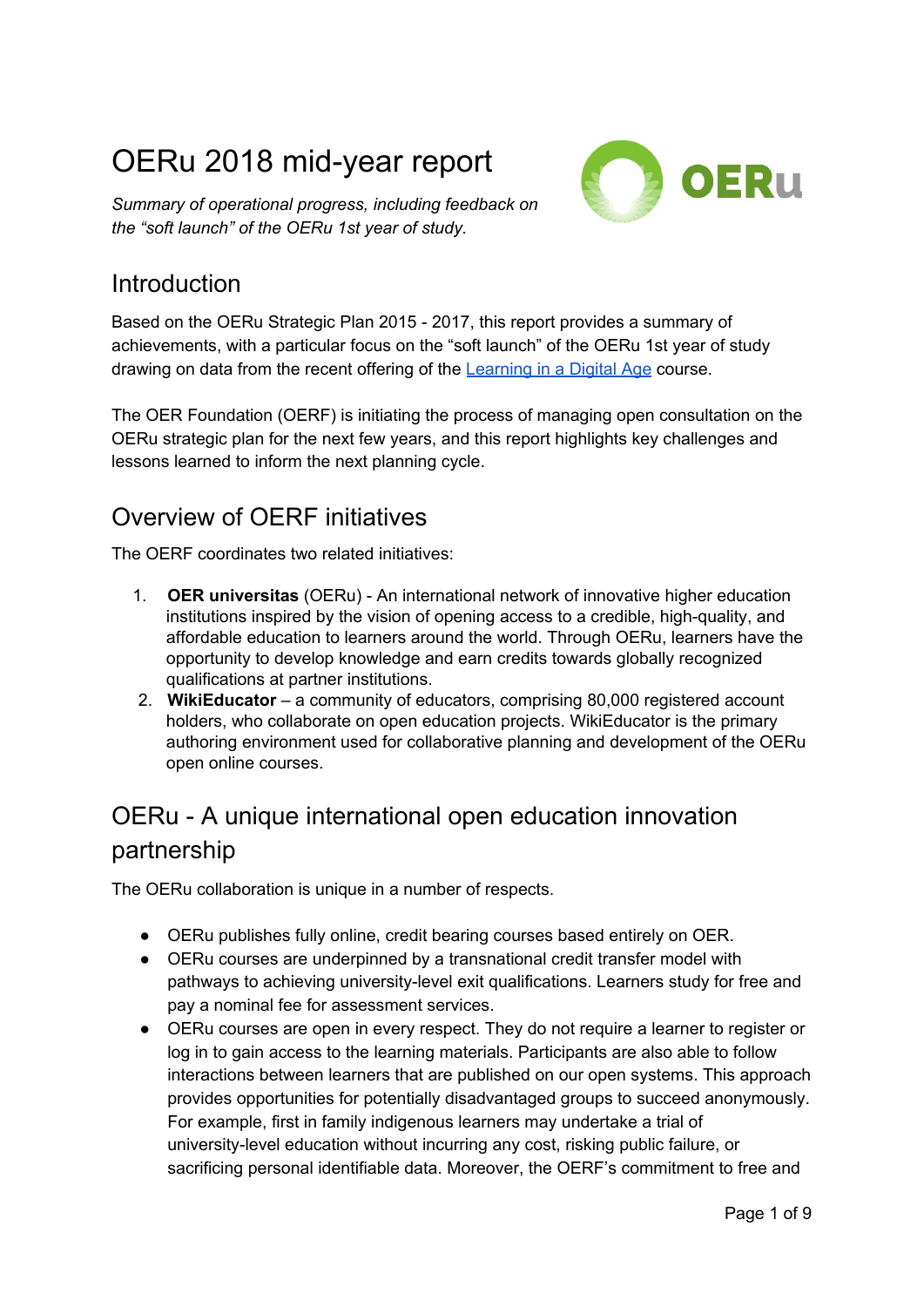open source software ensures that all learners can participate in every course without the need to purchase proprietary software licenses.

- OERu has pioneered and implemented an open source, component based [Next](https://library.educause.edu/resources/2015/12/7-things-you-should-know-about-ngdle) Generation Digital Learning [Environment](https://library.educause.edu/resources/2015/12/7-things-you-should-know-about-ngdle) (NGDLE). The OERu delivery model is designed for learning on the Internet, rather than learning via a single application such as a Learning Management System. Learners retain control over all their contributions and will have access to the outputs of their creative works long after the courses are completed. As an open source ecosystem, the OERu delivery platform can be replicated by any institution in the world. The OERF shares [technical](https://tech.oeru.org/) recipes and associated source code for all components of our systems. There is no component in the OERu delivery platform that requires proprietary systems, so it can therefore be replicated in any country in the world.
- OERu courses promote a *pedagogy of discovery* where learners are encouraged and supported to discover open access resources in pursuit of their *own learning interests* to achieve personalised course outcomes. This free range learning approach will likely foster greater confidence, and therefore deeper learning in higher education. The OERu's [Learning](https://oeru.org/learning-in-a-digital-age) in a Digital Age course is designed to build learner competence in the pedagogy of discovery with learners having the option to attain micro-credentials that can be recognised for formal academic credit. This course can easily be adopted by OERu partners to serve local learners.
- The OERu is a designated project of the UNESCO OER Chair Network. The OERF has strong connections with intergovernmental agencies and includes the Commonwealth of Learning as a contributing member.

As a small, low-cost, non-profit organization, the OERF has made steady progress with the implementation of the OERu on a global scale as summarised in the following table:

| <b>Metric</b>                                 | Baseline (2015)                                                    | End of 3 year planning cycle (2018)                                                                                                                                                                                                                                            |  |
|-----------------------------------------------|--------------------------------------------------------------------|--------------------------------------------------------------------------------------------------------------------------------------------------------------------------------------------------------------------------------------------------------------------------------|--|
| OERu online<br>courses<br>published           | 10 micro-courses<br>equating to 400<br>notional learning<br>hours. | 55 micro-courses equating to 2,200 notional learning<br>hours for formal academic credit.                                                                                                                                                                                      |  |
| Approved<br>qualifications                    | <b>None</b>                                                        | Certificate of Higher Education Business,<br>1.<br>University of the Highlands and Islands, UK<br>Certificate of General Studies, Thompson Rivers<br>2 <sub>1</sub><br>University, Canada<br>First Year Foundations Certificate, Thomas<br>3.<br>Edison State University, USA. |  |
| International<br>credit transfer<br>agreement | None                                                               | Approved credit transfer agreement operating across<br>four countries (Canada, New Zealand, United<br>Kingdom and United States). South Africa in<br>progress.                                                                                                                 |  |
| Technology<br>delivery platform               | Wiki-based delivery<br>platform                                    | Open source, component-based Next Generation<br>Digital Learning Environment (NGDLE) implemented.                                                                                                                                                                              |  |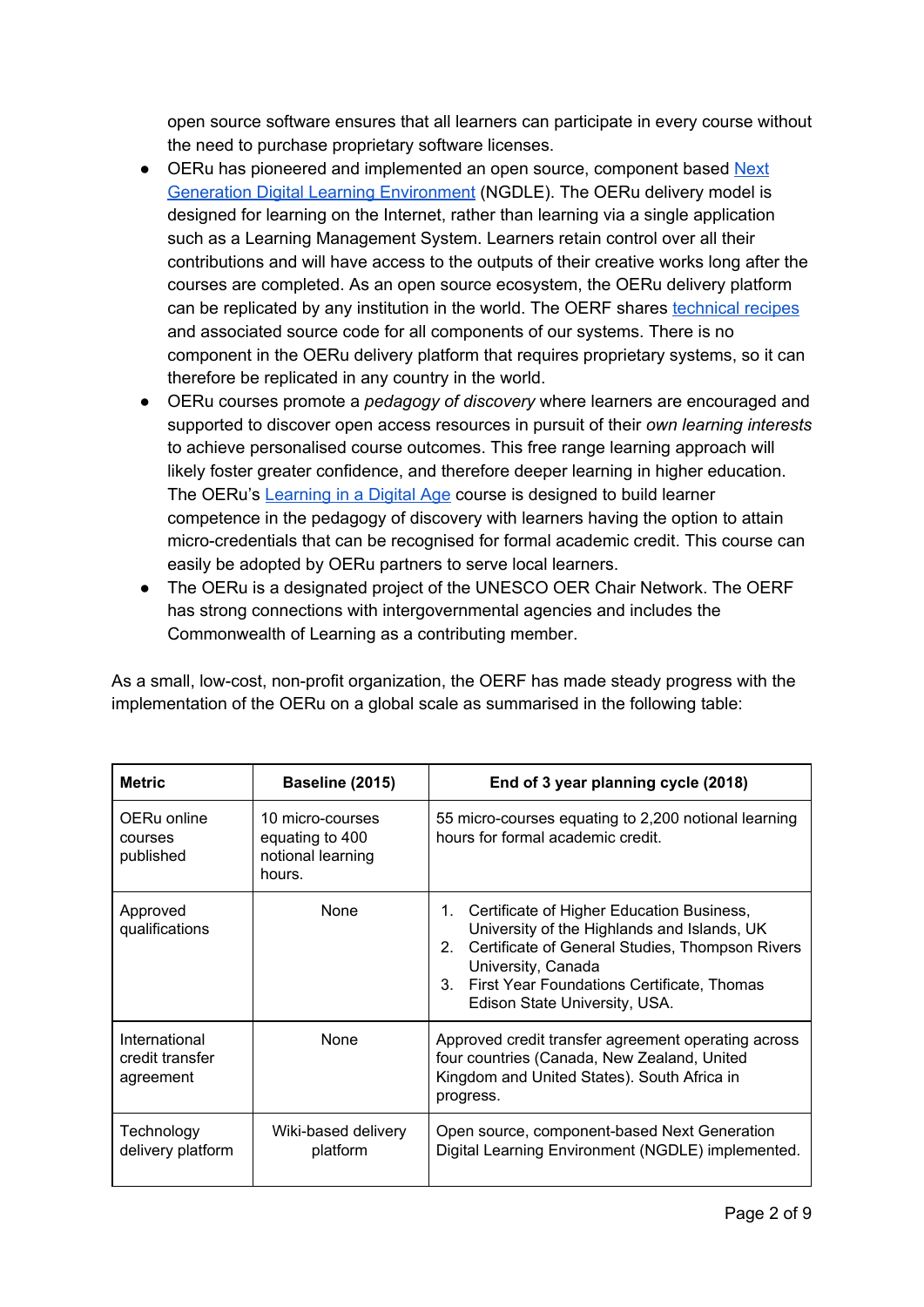| Stackable<br>micro-credentials                                                                        | None           | 16                                                                                                                                                                                                                                                                |
|-------------------------------------------------------------------------------------------------------|----------------|-------------------------------------------------------------------------------------------------------------------------------------------------------------------------------------------------------------------------------------------------------------------|
| <b>Registered OERu</b><br>learners                                                                    | Nil            | 703 (60 countries)                                                                                                                                                                                                                                                |
| Estimated<br>savings in tuition<br>and textbook<br>costs for currently<br>registered OERu<br>learners | Nil            | US\$380,323                                                                                                                                                                                                                                                       |
| Learner support                                                                                       | None           | Dedicated learner support site published<br>$\bullet$<br>Automated orientation email campaign for new<br>$\bullet$<br>OERu learners implemented<br>Automated course announcements for<br>$\bullet$<br>cohort-based and independent study segments<br>established. |
| Marketing<br>collateral                                                                               | None           | <b>Student video</b><br>Partner's video<br><b>Student Rackcard</b><br>Course poster templates<br>Implemented self-hosted marketing automation<br>system (Mautic)                                                                                                  |
| <b>OERu business</b><br>model                                                                         | None           | Published (see Brochure and Canvas)<br>$\bullet$<br>(Currently 60% of operational costs covered by<br>membership fees. Balance through Hewlett<br>support grant)                                                                                                  |
| <b>Full-time OERu</b><br>staff                                                                        | $\overline{2}$ | $\overline{2}$                                                                                                                                                                                                                                                    |

### OERF Governance

During the reporting period, the OERF appointed two new members to the Board of Directors:

- Professor Sandra Wills, Pro Vice-Chancellor, Learning and Teaching, Charles Sturt University, Australia
- Mary Burgess, Executive Director, BCcampus, Canada.

These appointments widen our depth of experience in the contemporary provision of open education in an international context.

# OERu international meetings

A key strength of the OERu partnership is the rigour of our open planning approaches which build trust among partner institutions to implement a low cost, low risk, but high impact OER innovation model.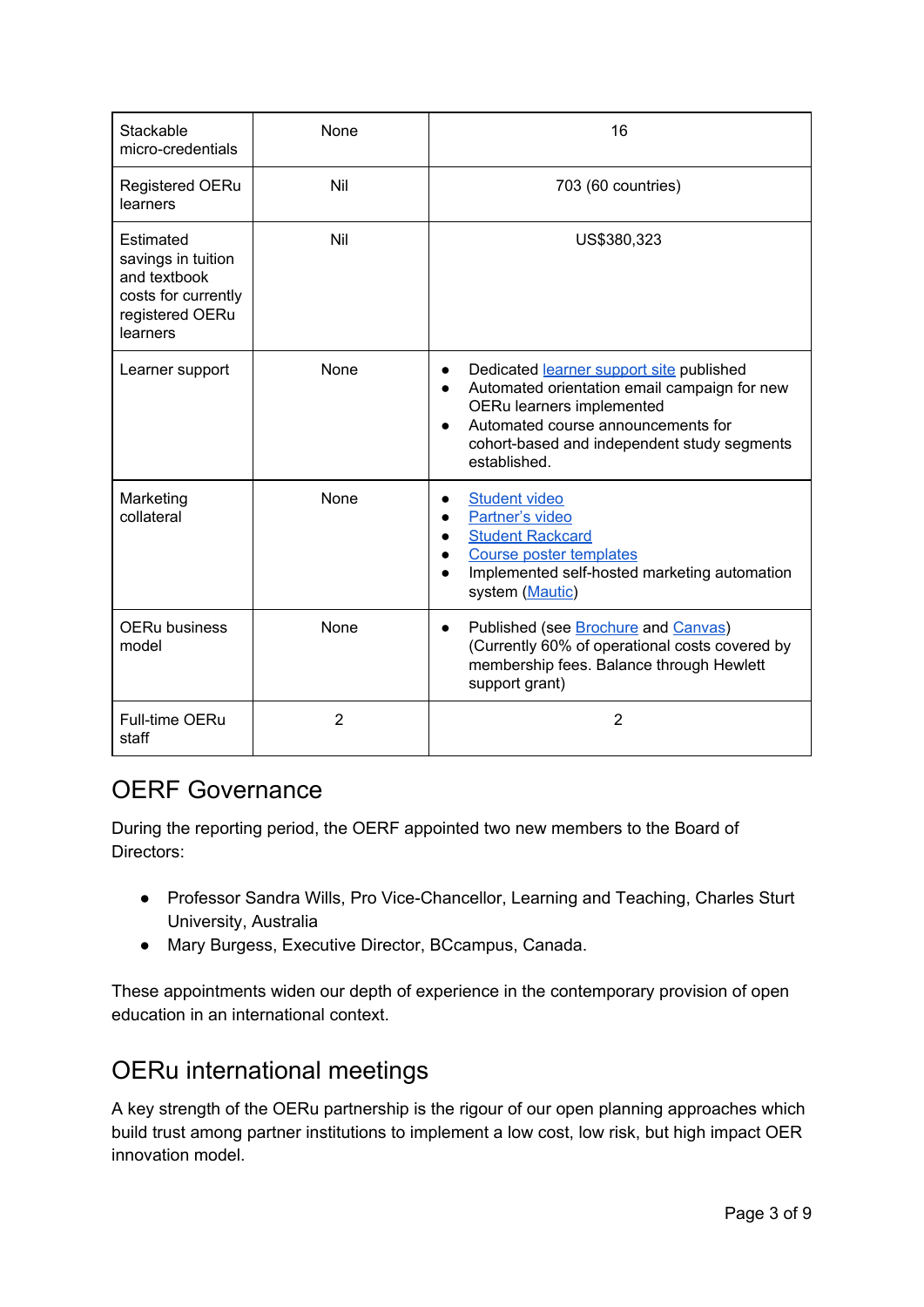

*OERu 17-10 International partner's meeting*

The OERF convenes an annual international meeting for partners and the Council of Chief Executive Officers meeting<sup>1</sup>. Consistent with our open philosophy, the meetings are publicly streamed live on the Internet with opportunities for remote participants to contribute to our planning. The meeting agendas are developed through open consultation and the reports and recordings of the meetings are published openly in WikiEducator. The **OERu** [timeline](https://oeru.org/history) provides a succinct summary of our history.

| During the period of review, the OERF convened six international meetings: |  |
|----------------------------------------------------------------------------|--|
|----------------------------------------------------------------------------|--|

| <b>Meeting</b>                      | Year | Country        | Links                          |
|-------------------------------------|------|----------------|--------------------------------|
| 4th Meeting of OERu partners        | 2015 | South Africa   | Agenda and report<br>٠         |
| 3rd Meeting of OERu Council of CEOs | 2015 | South Africa   | Agenda and report<br>٠         |
| 5th Meeting of OERu partners        | 2016 | United Kingdom | <b>Agenda</b> and report       |
| 4th Meeting of OERu Council of CEOs | 2016 | United Kingdom | Agenda and report<br>$\bullet$ |
| 6th Meeting of OERu partners        | 2017 | Canada         | Agenda and report<br>٠         |
| 5th Meeting of OERu Council of CEOs | 2017 | Canada         | Agenda and report              |

The 2018 OERu [meetings](https://course.oeru.org/2018-meetings/) will be hosted by Charles Sturt University in Port Macquarie, Australia and are scheduled for 7 - 9 November 2018.

### Launch of the OERu 1st year of study

Consistent with the OERu Council of Chief Executive Officers' decision to proceed with a "soft-launch" of the OERu 1st year of study, the OERF launched the first offering of [Learning](https://oeru.org/learning-in-a-digital-age) in a [Digital](https://oeru.org/learning-in-a-digital-age) Age comprising four micro-courses in March 2018. The soft-launch approach is designed to pursue realistic but conservative targets to validate the technology delivery platform, and to collect data to inform decision-making for scaling-up delivery as the OERu builds brand awareness.

<sup>1</sup> International travel and accommodation of OERu partner representatives are not funded by the OERF. Local venue and catering costs are donated by the hosting OERu partner institution.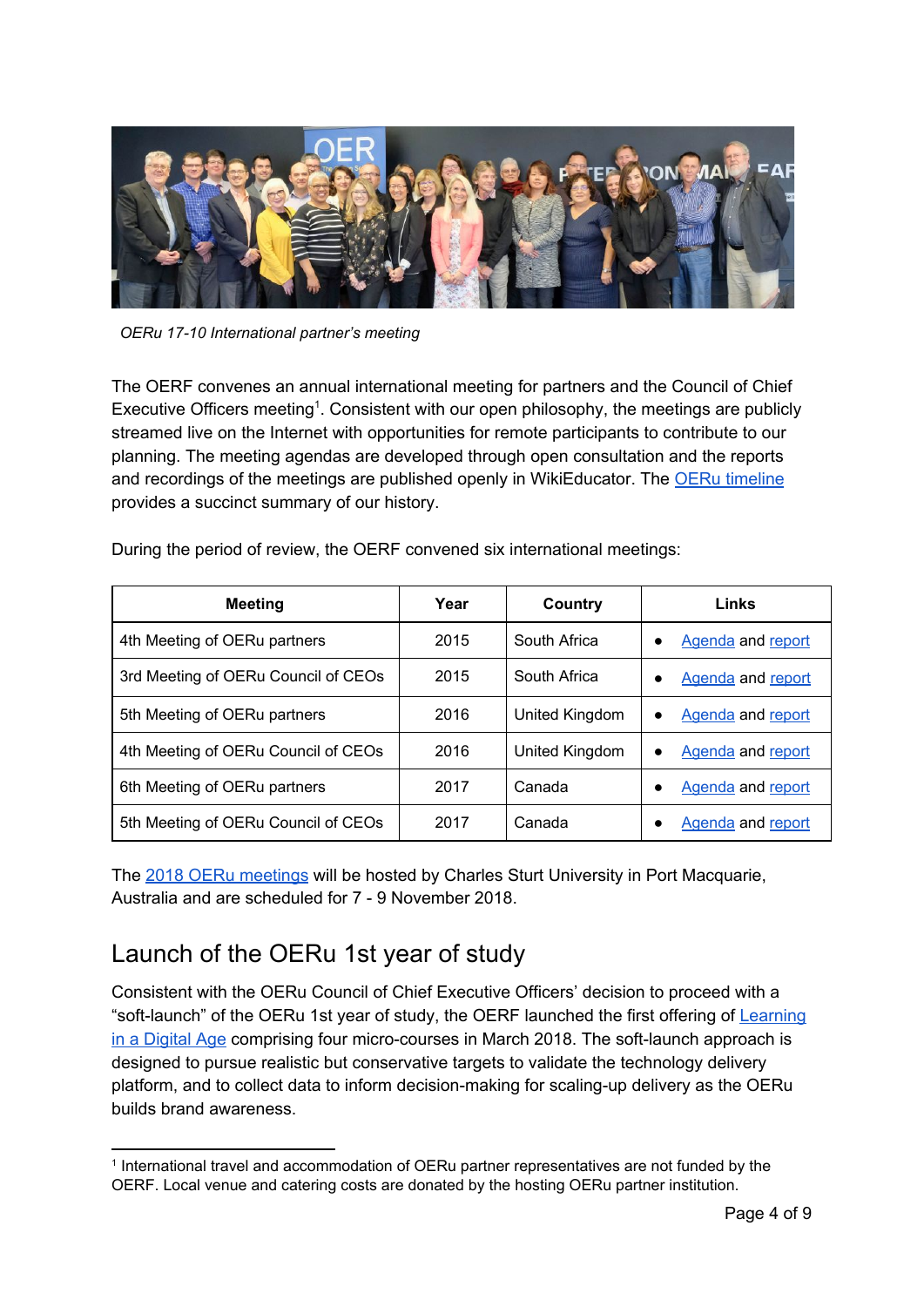#### Inaugural offering of Learning in a Digital Age

The Learning in a Digital Age pilot attracted 703 registered (and 659 unregistered) participants from 60 different countries. The Saylor Academy, one of the OERu partners, [adopted](https://www.saylor.org/2018/03/blog-new-course-learning-in-a-digital-age/) a copy of the Learning in a Digital Age course for their own platform, thereby providing a proof of concept for deploying a decentralised OER technology ecosystem with the capacity for distributed, institutional-based learner groups to interact with each other. Assessment options are currently available in the United States and New Zealand with credit transfer recognised towards the Certificate Higher Education Business (OERu) in the United Kingdom.

To minimise the risks of oversubscribing the course before testing the technology platform in an authentic delivery context, marketing of the course was restricted to mentions via personal Twitter accounts of OERF staff and a site-wide notice on the WikiEducator website.

Of the 703 registered participants from 60 different countries, the top thirteen countries according to the number of registrations were: India, United States, Canada, Fiji, Nigeria, New Zealand, Papua New Guinea, South Africa, Uganda, Australia, Egypt and Kenya. Site analytics recorded 1,362 users visiting the course websites during the active cohort period, indicating that 48% of visitors chose not to register for course announcements. The course sites generated 19,839 page views with 9,083 being unique for the active cohort periods.

The component based technology platform performed well with learners using the full range of interaction technologies. It became evident that learners were experiencing difficulty in specifying the blog feed urls used for aggregating posts from their learning portfolios. The OERF therefore developed a blog feed finder service plugin for Wordpress, which will be integrated into future OERu course offerings (and, as open source software, is already being adopted by other OER groups). The OERF is now confident that we can move forward and scale-up for larger numbers of learners by progressing with a phased launch of the business courses for the Certificate of Higher Education Business (OERu).

#### Who are the OERu learners?

An optional *New OERu Participant Survey* was administered*.* While the sample is still too small (N=59) to generalise findings for the OERu, the following data provide some insight into the characteristics of the learners who participated in the inaugural cohort. Learners ranged from 25 to 60 years of age, with one in five respondents falling in the 46 - 52 age group. Half of the learners indicated English as their primary language. Respondents who chose to identify their gender identity, demonstrated that 64% were female. The majority of respondents (66%) were in full-time paid employment. Professional development (50%), followed by reskilling for a new career (17%), and personal development (17%) were cited as the main motivations for taking an OERu course.

Approximately one in three respondents confirmed that they were planning to acquire a micro-credential, and an equal number indicated that they were thinking about completing a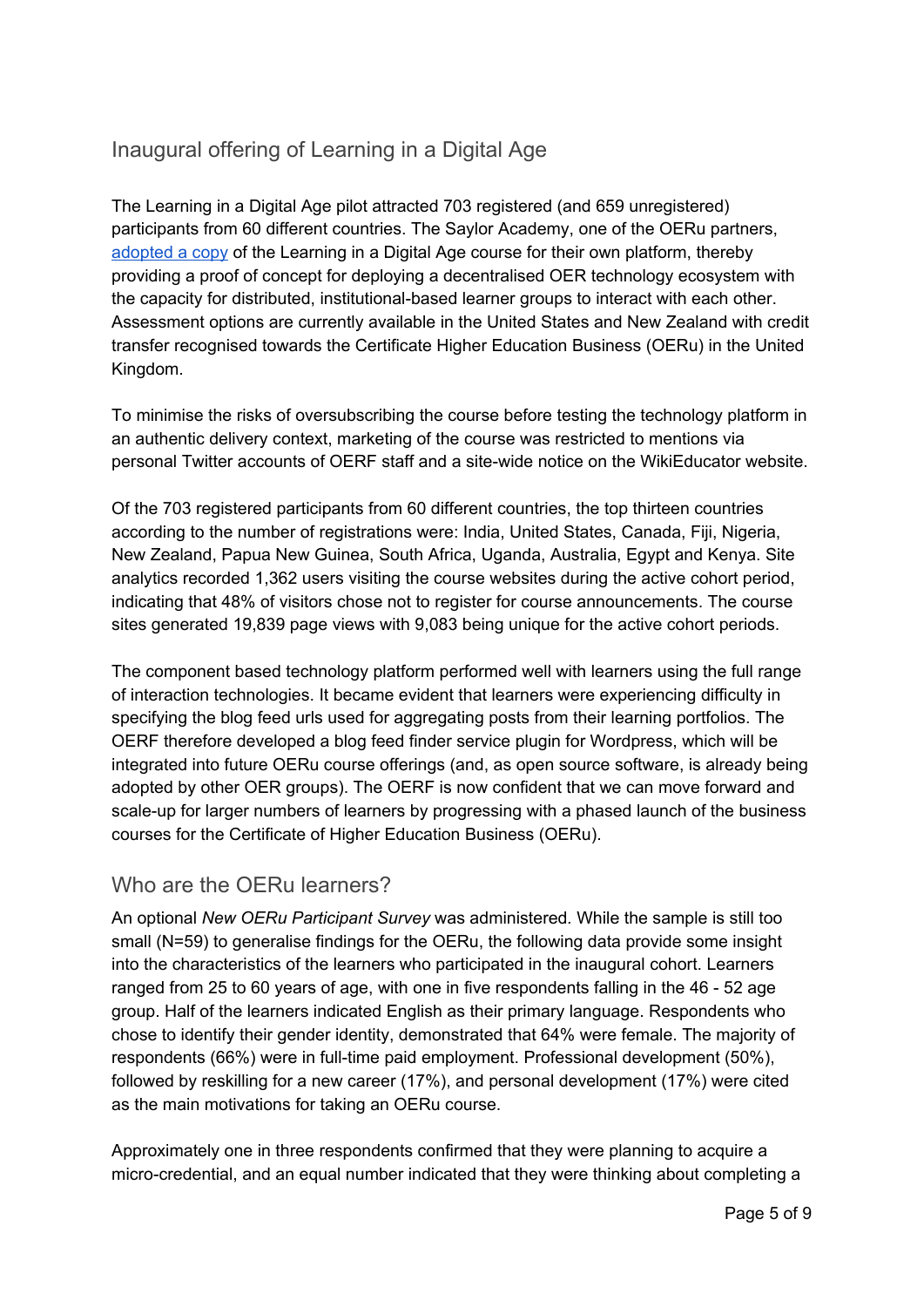micro-credential. Clearly, the micro-credential model is of interest to the individuals who completed the survey, with only 12% confirming that they were not interested in pursuing microcredentials.

#### Estimating potential savings for learners studying with OERu

The primary aim of the OERu is to widen access to more affordable higher education for learners who cannot afford traditional education. With the launch of the OERu 1st year of study, it is now possible to estimate potential savings for learners.

Drawing on tuition data from the from the Department of Education in the US, [StudentLoanHero.com](https://studentloanhero.com/featured/cost-per-credit-hour-study/) estimate the average cost per credit hour for colleges across every sector (including private and public, for-profit and not-for-profit, and two- and four-year colleges) to be \$594.46. Depending on sources<sup>2</sup>, the cost of textbooks per credit hour range from \$20 to \$40. (That is, the annual cost of textbooks divided by the number of credits (30) for a full year of study.) For the purposes of this report, we estimate the average cost of tuition plus proprietary textbooks to be \$624 per credit hour in the US (\$594 plus average textbook cost per credit hour of \$30).

In the OERu model, learners do not pay for tuition or textbooks to participate in fully online courses. The cost to the learner is restricted to the assessment fees and associated administrative charges for transcript credit to facilitate credit transfer. Based on confirmed prices for assessment fees, credit transfer, and associated administration fees the cost per credit hour for the Certificate Higher Education Business (OERu) is \$83.

The average cost for a full year of study, excluding travel, accommodation, and living costs in the US is estimated to be \$18,720, compared to \$2,490 per year for the OERu model. Therefore, the philanthropic return on investment in the OERu model is potentially **17 times greater** than projects like Zero Textbook cost initiatives.

#### Challenges and lessons learned

While the OERu is facing new challenges as the network implements the 1st year of study and prepares to scale up operations, valuable experience has been gained to inform decision-making for this important next phase of the project.

1. *Transnational credit transfer is complex but the OERu now has a functioning demonstrator model*. The OERF underestimated the complexity, related interdependencies, and time required to assemble a coherent OER programme of study that would lead to achieving credit-bearing university qualifications, that were underpinned by institutionally approved and signed articulation agreements for international credit transfer. This was a critical path dependency because OERu could not launch its courses until signed articulation agreements were in place to

<sup>&</sup>lt;sup>2</sup> CBS [News](https://www.cbsnews.com/news/whats-behind-the-soaring-cost-of-college-textbooks/) report students spending in excess of \$1200 per year on textbooks. The [Huffington](http://www.irrodl.org/index.php/irrodl/article/view/3012/4214) Post reporting on data from the National Association of College Stores (NACS) indicate that students spend on average \$655 per year on textbooks.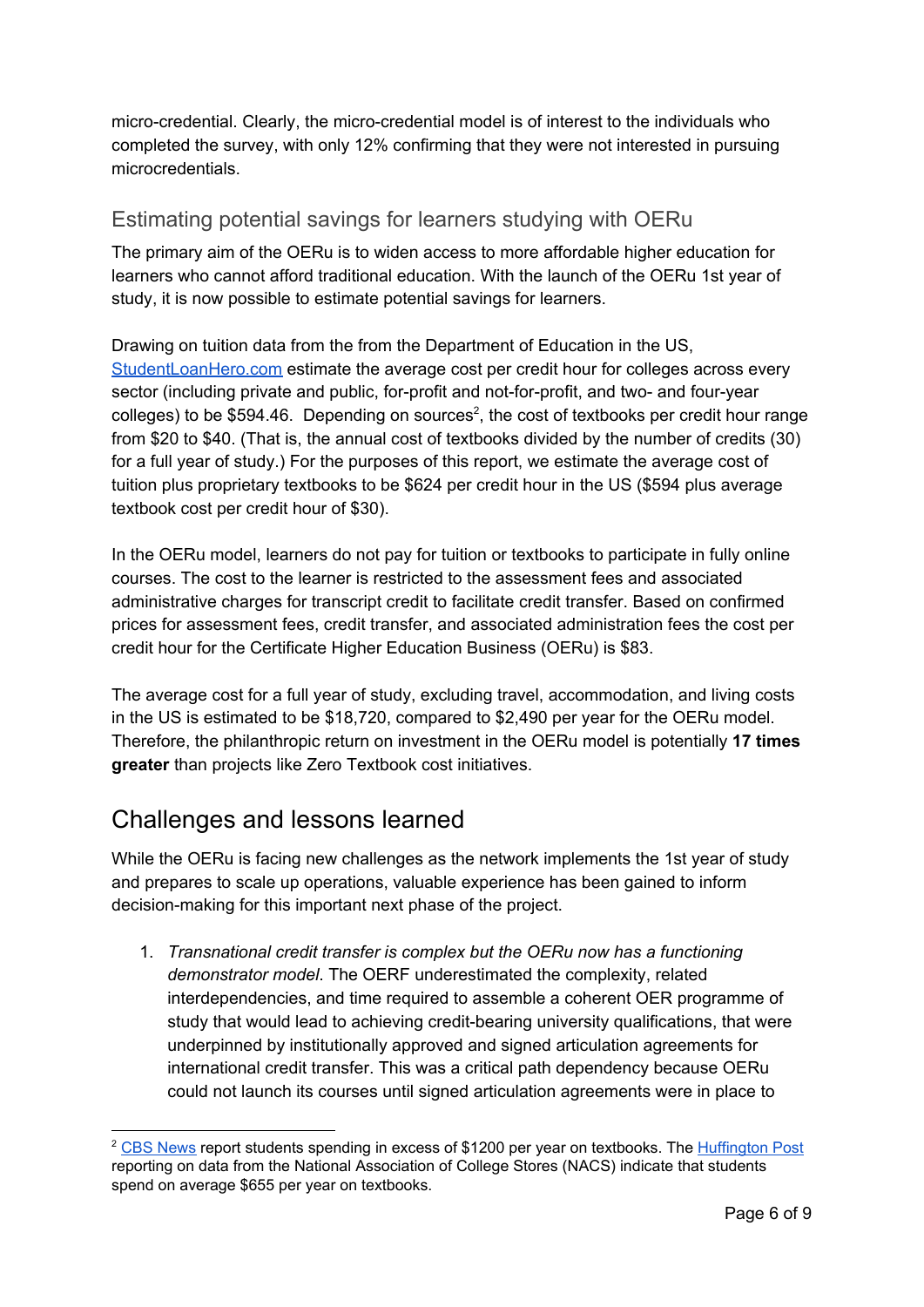guarantee formal credit for learners achieving OERu designated qualifications. We have now achieved an approved demonstrator model for transnational credit transfer, which other institutions in the network can now emulate.

- 2. *OERu has demonstrated that it will be able to deliver a full year of study for \$2490, but in the absence of an affordable and effective marketing strategy, growth will be constrained*. Based entirely on open source software infrastructure, the OERu innovation partnership has built a functioning OER prototype of a transnational, philanthropic ecosystem enabling learners to gain recognised university-level qualifications for just 13% of the comparable average cost of tuition in the US.
- 3. *The next challenge is to develop an effective but affordable marketing approach to communicate the availability of these pathways, particularly to under-served learner populations*. As a small open source, non-profit organisation, the OERF is not well versed in proprietary marketing strategies, nor do we have the fiscal resources for elaborate corporate-like marketing campaigns. We do, however, have a number of options to pilot marketing solutions:
	- *Leverage the international footprint and organic traffic of the WikiEducator site and connect site-wide course announcements with Mautic landing pages and automated email campaigns.* We implemented a prototype with the fourth micro-course for the *Learning in a Digital Age* course to monitor the web traffic sources comparing Twitter announcements of the *Critical Media Literacies* (LiDA104) micro-course to a WikiEducator site announcement linked to a [dedicated](https://mautic.oeru.org/lida104-landing-page) landing page in Mautic for learners to register their interest in participating. Of the 957 recorded "click throughs" to the Mautic landing page, 84% originated from WikiEducator compared with 9% from Twitter and its associated "retweets". Analytics indicate that 12% of individuals who visited the Mautic landing page registered to participate in the micro-course. During the period of the current reporting period, the WikiEducator site generated 15.4 million unique visits, averaging 0.5 million visits per month. Given the wide international footprint of WikiEducator and its relatively high Google page rankings of 6.2 (compared with the OERu.org site of 4.0) the Wikieducator site will be used to publish site-wide announcements linked to dedicated Mautic landing pages.

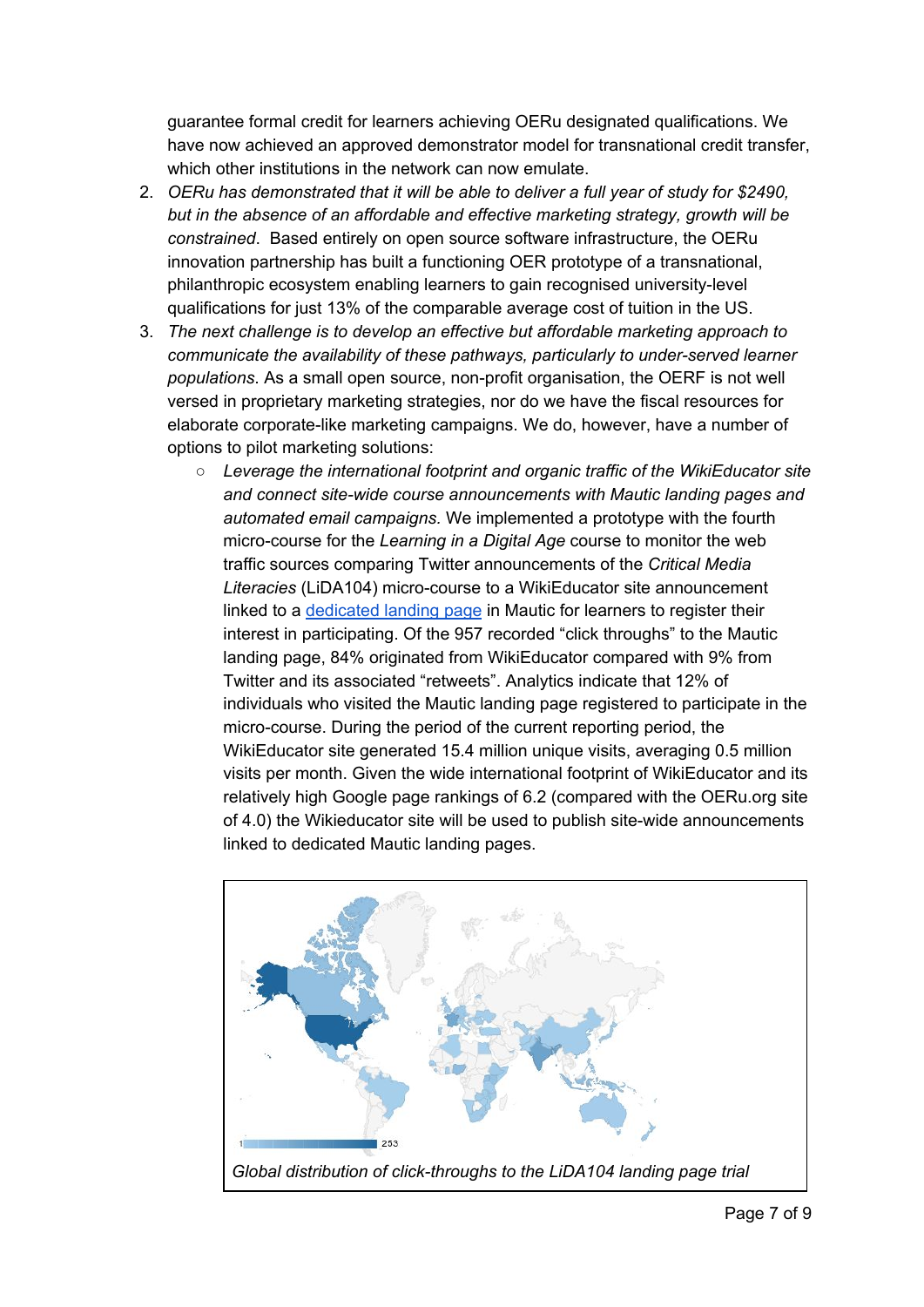- The OERF team has gained valuable experience in using Mautic email campaigns for administering course announcements. This experience can now be integrated into OERu marketing initiatives.
- As a non-profit organisation, the OERF qualifies for Google [AdWord](https://www.google.co.nz/intl/en/grants/) grants to the value of \$10,000 per month, but we do not have in-house expertise in this form of e-marketing. We need active participation and support from the partner network in designing and implementing these campaigns.
- Another possible strategy would be to target a small number of countries in the developing world with high OERu registrations (for example: India, Nigeria, Papua New Guinea and South Africa) to trial alternative communication strategies in an effort to determine effective marketing campaigns appropriate to these contexts.
- 4. *Scalability demands upfront time investment in establishing automated communication solutions to administer a large number of course offerings*. The OERu is planning to implement a *"perpetual academic year"* based on three cohort offerings of each micro-course plus an independent study segment each year. This will enable learners to join offerings suited to their own schedules and commitments. When fully implemented, the perpetual academic year will equate to 220 course offerings per year. Such volume requires us to set up automated solutions to administer cohort initiation and corresponding course announcements, so that the OERu can scale up the number of courses without the need for corresponding increases in full-time staff. While the set up time required for these automated campaigns reduces the rate at which new courses can be launched in the short term, in the medium term it will enable the OERF to manage the administration of the anticipated number of courses with current staffing levels. Ways to streamline the process of creating automated course communications will also be investigated.
- 5. *Building a leadership role in transnational micro-credentialling for OER*. The OERu has assembled full courses as sets of micro-courses to mitigate credit transfer challenges associated with the differences in standard course size in different parts of the world. This has created the opportunity to establish micro-credentials for OERu micro-courses. We have partnered with Edubits at Otago Polytechnic and there are a growing number of **OERu [micro-credentials](https://edubits.nz/edubits/#OERU)** listed on the site. To the best of our knowledge, the OERu is the only international OER collaboration that currently offers stackable micro-credentials that are mapped to formal academic credit. Given that professional development and reskilling for new careers were cited as the main motivations for registering for the OERu soft launch, we anticipate healthy growth in micro-credentialing.